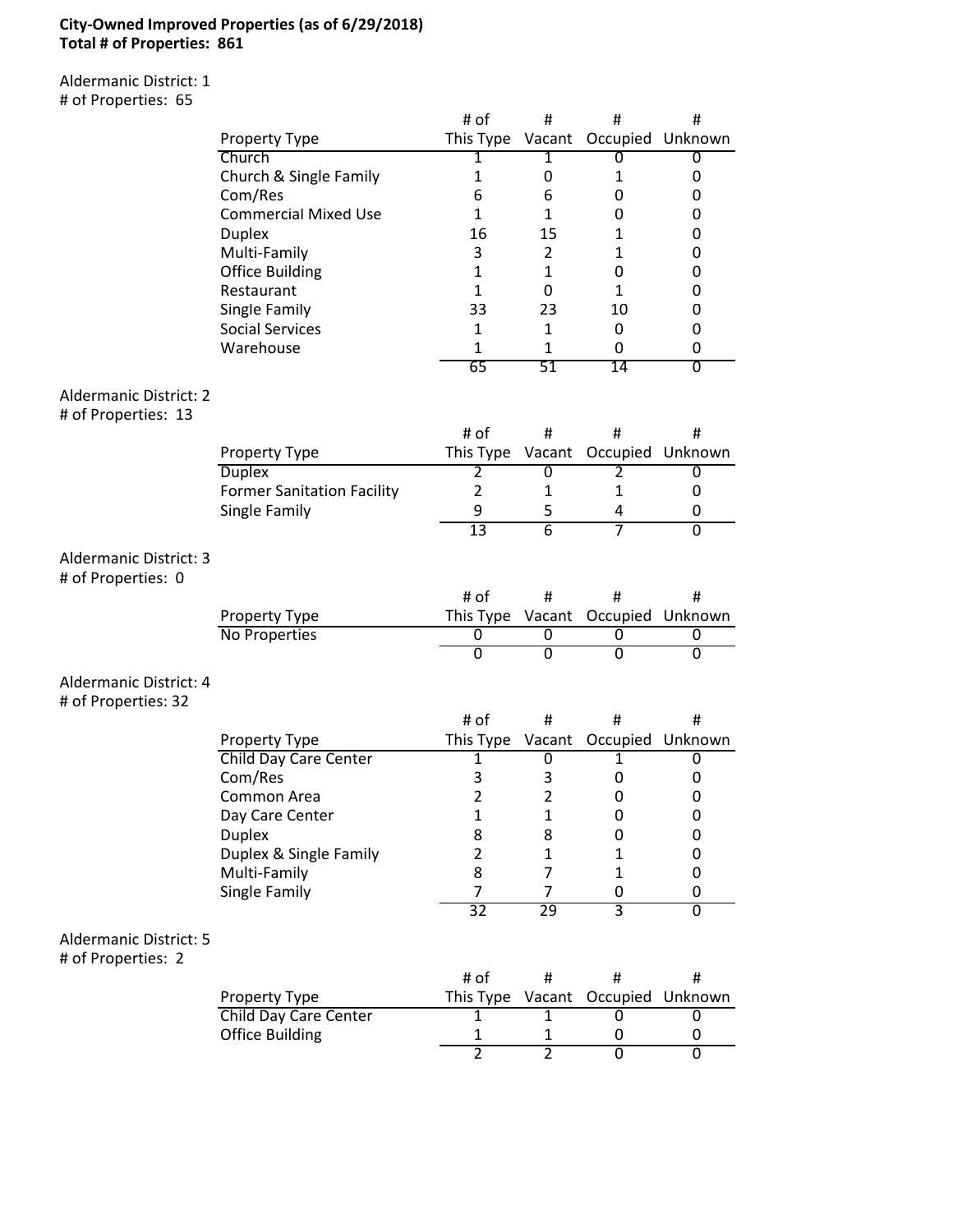#### Aldermanic District: 6 # of Properties: 274

|                              | # of | #   | #                                 | # |
|------------------------------|------|-----|-----------------------------------|---|
| Property Type                |      |     | This Type Vacant Occupied Unknown |   |
| Child Day Care               |      |     |                                   |   |
| Church                       | 6    | 6   |                                   |   |
| Com/Res                      | 30   | 27  | 3                                 |   |
| <b>Duplex</b>                | 127  | 115 | 12                                |   |
| Duplex - 2                   |      |     |                                   |   |
| Duplex & Single Family       | 8    | 8   |                                   |   |
| <b>Funeral Services</b>      |      |     |                                   |   |
| <b>Medical Office</b>        |      |     |                                   |   |
| Multi-Family                 | 10   | 9   |                                   |   |
| Multi-Family & Single Family |      |     |                                   |   |
| <b>Retail Offices</b>        |      |     |                                   |   |
| Single Family                | 85   | 76  |                                   |   |
| Single Family - 2            |      |     |                                   |   |
| Tavern                       |      |     |                                   |   |
|                              | 274  | 247 | 27                                | U |

# Aldermanic District: 7

# of Properties: 146

|                             | # of      | #   | #                       | # |
|-----------------------------|-----------|-----|-------------------------|---|
| <b>Property Type</b>        | This Type |     | Vacant Occupied Unknown |   |
| Child Day Care              |           |     |                         |   |
| Church                      |           |     |                         |   |
| Com/Res                     | 10        |     |                         |   |
| <b>Commercial Mixed-Use</b> | 2         |     |                         |   |
| <b>Duplex</b>               | 75        | 69  | 6                       |   |
| Duplex - 2                  |           |     |                         |   |
| <b>Family Services</b>      |           |     |                         |   |
| Multi-Family                |           |     |                         |   |
| <b>Residential Care</b>     |           |     |                         |   |
| Restaurant                  |           |     |                         |   |
| Single Family               | 47        | 43  |                         |   |
| Single Family - 2           |           |     |                         |   |
| Tavern                      |           |     |                         |   |
| Warehouse                   |           |     |                         |   |
|                             | 146       | 132 | 14                      |   |

#### Aldermanic District: 8

# of Properties: 9

|               | # of |                                   |  |
|---------------|------|-----------------------------------|--|
| Property Type |      | This Type Vacant Occupied Unknown |  |
| Com/Res       |      |                                   |  |
| <b>Duplex</b> |      |                                   |  |
| Restaurant    |      |                                   |  |
| Single Family |      |                                   |  |
|               |      |                                   |  |

## Aldermanic District: 9

# of Properties: 11

|                              | # of |                                   |  |
|------------------------------|------|-----------------------------------|--|
| <b>Property Type</b>         |      | This Type Vacant Occupied Unknown |  |
| Com/Res                      |      |                                   |  |
| Condominium                  |      |                                   |  |
| <b>Duplex</b>                |      |                                   |  |
| <b>Recreational Facility</b> |      |                                   |  |
| Single Family                |      |                                   |  |
|                              |      |                                   |  |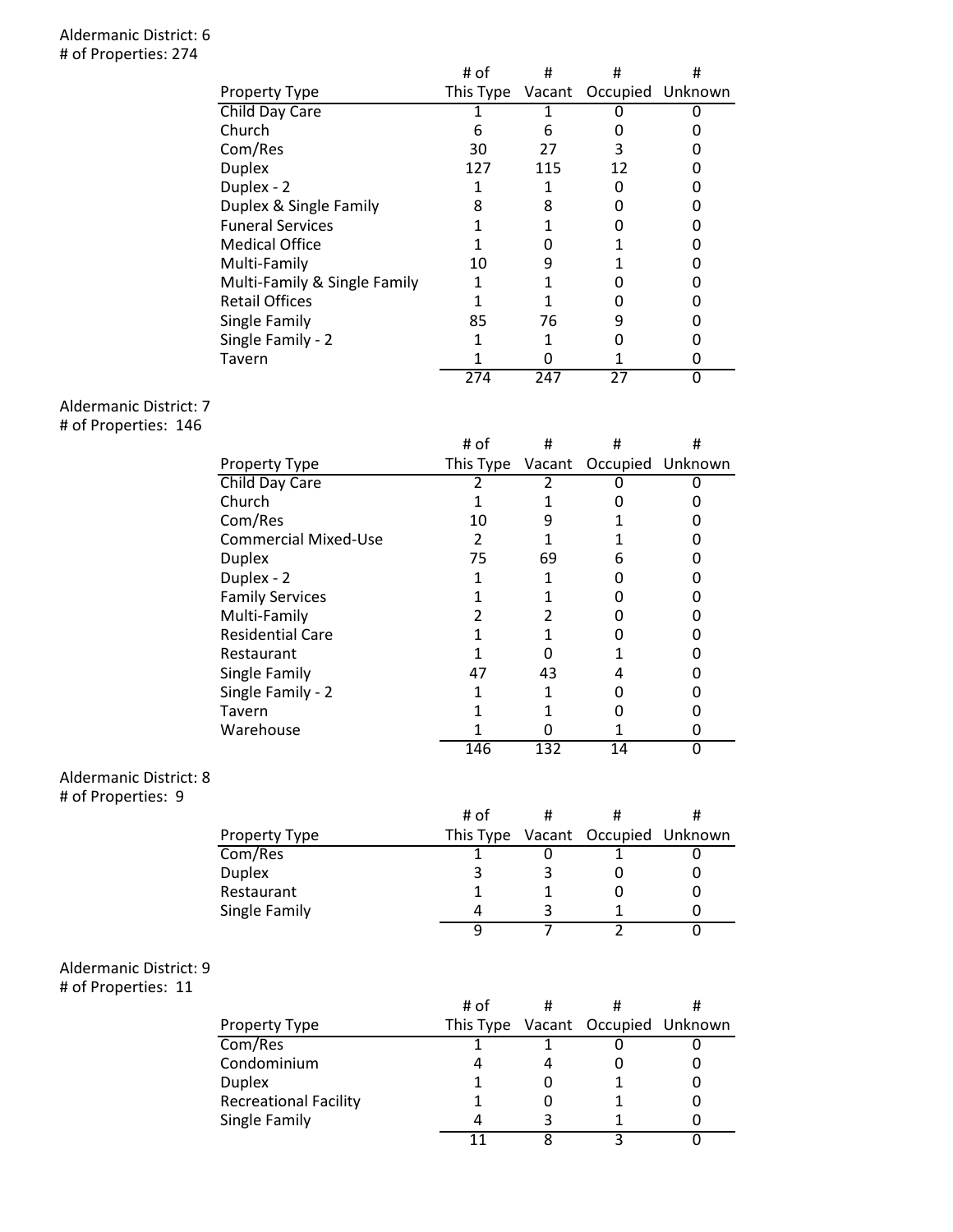#### Aldermanic District: 10 # of Properties: 17

|                                |                            | # of            | #               | #                       | #                |
|--------------------------------|----------------------------|-----------------|-----------------|-------------------------|------------------|
|                                | Property Type              | This Type       |                 | Vacant Occupied Unknown |                  |
|                                | Child Day Care             | 1               | 0               | 1                       | 0                |
|                                | Com/Res                    | 4               | 3               | $\mathbf{1}$            | 0                |
|                                | <b>Duplex</b>              | $\mathbf{1}$    | 1               | $\mathbf 0$             | 0                |
|                                | Single Family              | 8               | $\overline{7}$  | $\mathbf{1}$            | 0                |
|                                | Studio                     | $\mathbf{1}$    | 0               | $\mathbf{1}$            | 0                |
|                                | Warehouse                  | $\overline{2}$  | $\overline{2}$  | 0                       | 0                |
|                                |                            | $\overline{17}$ | $\overline{13}$ | 4                       | 0                |
|                                |                            |                 |                 |                         |                  |
| Aldermanic District: 11        |                            |                 |                 |                         |                  |
| # of Properties: 0             |                            |                 |                 |                         |                  |
|                                |                            | # of            | #               | #                       | #                |
|                                | Property Type              | This Type       |                 | Vacant Occupied Unknown |                  |
|                                | No Properties              | 0               | 0               | 0                       | 0                |
|                                |                            | $\overline{0}$  | $\overline{0}$  | $\overline{0}$          | $\overline{0}$   |
| <b>Aldermanic District: 12</b> |                            |                 |                 |                         |                  |
| # of Properties: 25            |                            |                 |                 |                         |                  |
|                                |                            | # of            | Ħ.              | #                       | #                |
|                                | Property Type              | This Type       |                 | Vacant Occupied Unknown |                  |
|                                | Com/Res                    | 6               | 5               | $\mathbf{1}$            | 0                |
|                                | <b>Duplex</b>              | 6               | 5               | $\mathbf{1}$            | 0                |
|                                | Duplex & Single Family     | $\mathbf{1}$    | 0               | $\mathbf{1}$            | 0                |
|                                | Former Library Site        | 1               | $\mathbf{1}$    | 0                       | 0                |
|                                | Single Family              | 9               | 9               | 0                       | 0                |
|                                | <b>Used Care Dealer</b>    | $\mathbf{1}$    | 0               | $\mathbf{1}$            | 0                |
|                                | Warehouse                  | 1               | 1               | 0                       | 0                |
|                                |                            | $\overline{25}$ | $\overline{21}$ | $\overline{4}$          | $\overline{0}$   |
|                                |                            |                 |                 |                         |                  |
| Aldermanic District: 13        |                            |                 |                 |                         |                  |
| # of Properties: 3             |                            |                 |                 |                         |                  |
|                                |                            | # of            | #               | #                       | #                |
|                                | Property Type              | This Type       | Vacant          |                         | Occupied Unknown |
|                                | Manufacturing/Warehouse    | $\overline{1}$  | 0               | 1                       | 0                |
|                                | Single Family              | $\mathbf{1}$    | 0               | $\mathbf{1}$            | 0                |
|                                | Tavern & Mobile Home Court | $\mathbf 1$     | 1               | 0                       | 0                |
|                                |                            | 3               | $\overline{1}$  | $\overline{2}$          | $\overline{0}$   |
|                                |                            |                 |                 |                         |                  |
| Aldermanic District: 14        |                            |                 |                 |                         |                  |
| # of Properties: 9             |                            |                 |                 |                         |                  |
|                                |                            | # of            | #               | $\sharp$                | #                |
|                                | Property Type              | This Type       | Vacant          | Occupied                | Unknown          |
|                                | Com/Res                    | $\overline{2}$  | 2               | 0                       | 0                |
|                                | <b>Duplex</b>              | 3               | $\overline{2}$  | 1                       | 0                |
|                                | Single Family              | 4               | 2               | 2                       | 0                |
|                                |                            | 9               | $\overline{6}$  | 3                       | $\overline{0}$   |
|                                |                            |                 |                 |                         |                  |